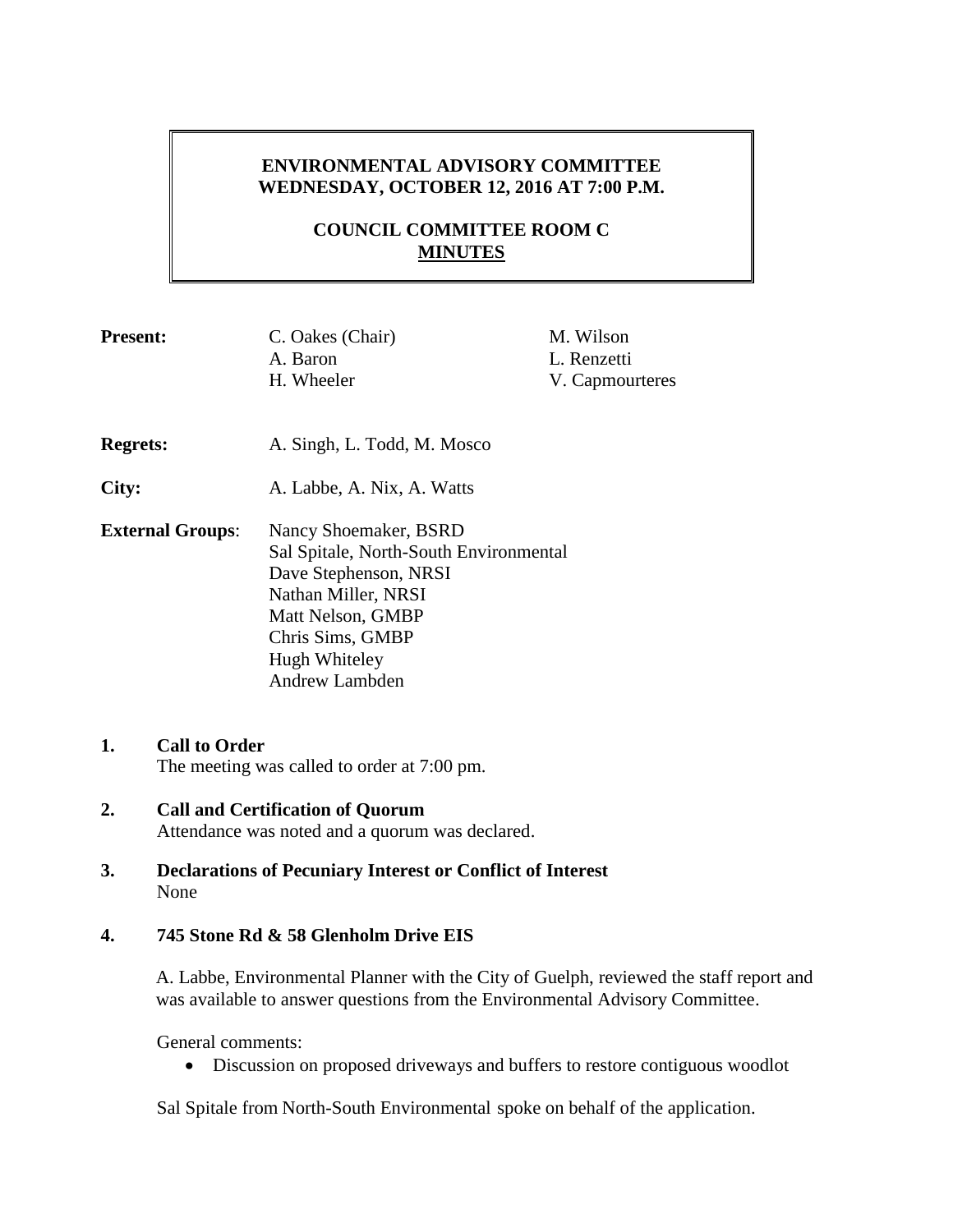#### E.A.C. Minutes – October 12, 2016

General Comments:

- Additional soil loggers in wetlands
- Confirmed it is an FOC community
- Does not meet the requirements of a complex wetland as part of the PSW. Ask that they do not have to consult with MNRF due to time restraints as part of the EIS addendum. This could be done as part of the EIR.
- Will provide mapping and soil samples
- Location of wetland boundary can be mapped as part of the Natural Heritage mapping
- Preference to continue to use the historic race track to access the garage
- EAC commented that maps should relate to one another for the two applications

# **Delegation:** Hugh Whitely

- Emphasis on Eramosa Valley topography and important to the expansion of the Greenbelt discussions
- Wellington County Official Plan has two levels of protection for river corridors. Anything done in the City should have consideration for this important feature
- There is no justification for the 10 metre buffers for significant woodlands, other jurisdictions require 30 meters
- GRCA recharge mapping
- Split zoning to protect area
- 1950s land use is not enough justification to not restore a significant woodland
- It's not a responsible decision to give conditional support to this application

The Environmental Advisory Committee went into Committee to discuss.

# **Moved by V. Capmourteres and seconded by A. Baron.**

## **EAC moves to refer the two Environmental Impact Studies prepared by North-South Environmental Inc. in support of rezoning 745 Stone Road E and 58 Glenholm Drive with the following conditions:**

THAT an updated EIS be prepared and include:

- Updated species list which includes the city's locally significant species, and if required an analysis of Habitat for Significant Species;
- ELC field sheets with soil data;
- Updated mapping which illustrate wetland inclusions;
- Demonstration that MNRF satisfied with the wetland conclusions;
- Clarification that the property does include candidate area-sensitive breeding bird habitat;
- Additional mitigation measures for water quantity and quality, including a commitment of examining lot level LID options during detailed design;
- Confirmation the recommended buffers to woodlands are adequate to protect candidate and/or confirmed Significant Wildlife Habitat;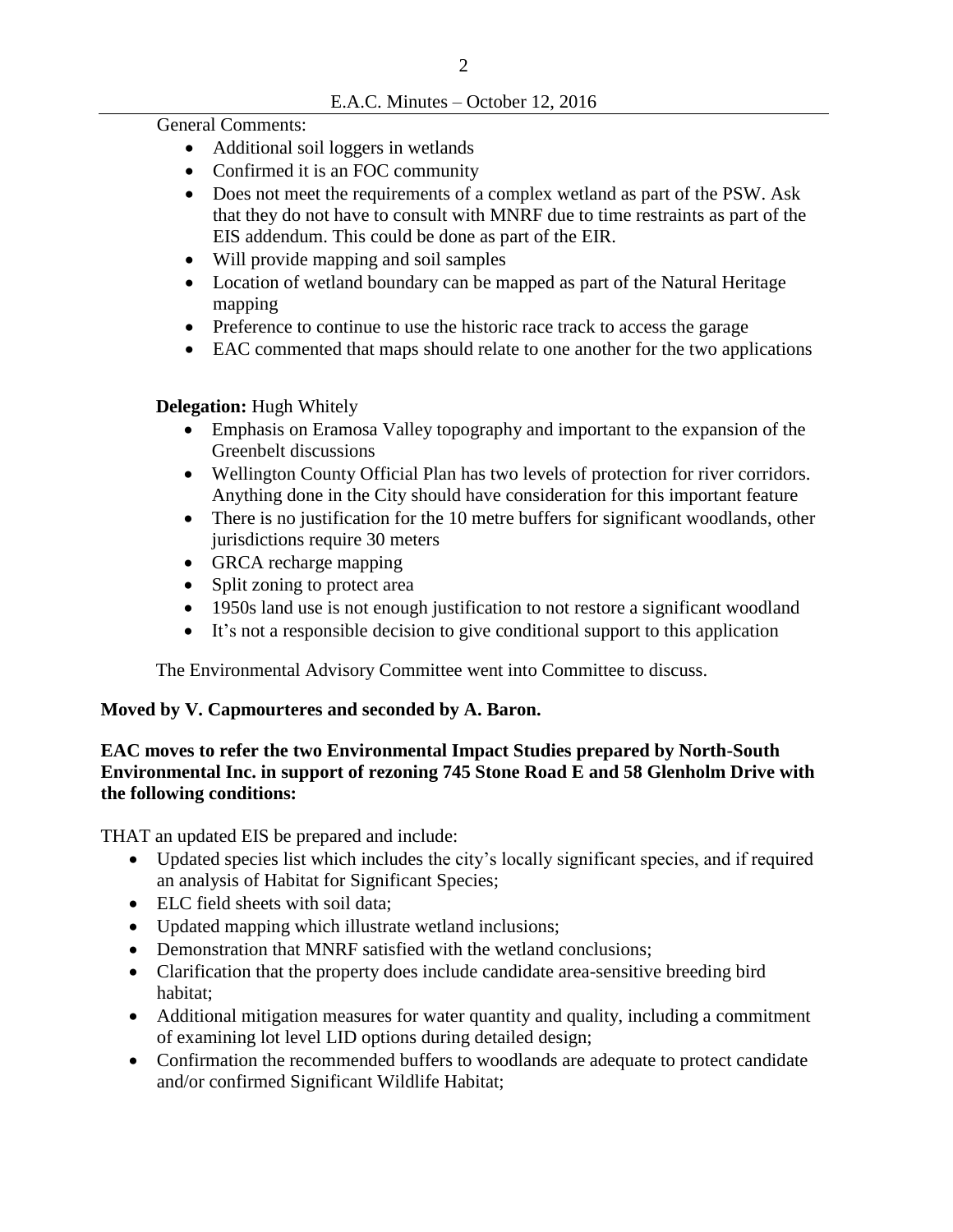#### E.A.C. Minutes – October 12, 2016

- An updated Figure 4 to reflect Significant Natural Areas and established buffers;
- Expansion of the application of buffers on the 58 Glenholm Drive site to include restoring portions of existing "driveways"; and
- Augmentation of the analysis of impacts to Significant Woodlands to include fragmentation and propose mitigation measures.
- The science that supports the 10 m woodland buffer; how is this enough?;
- Explore moving the driveway for the 2 northern lots at 58 Glenholm so as to recreate the contiguous woodlot;
- Update analysis, mapping and discussion with regard to adjacent lands to consider the proximity of wetland complex, significant woodlands, significant species/ wildlife habitat;
- Adaptive monitoring of success of buffer plantings on both 745 Stone Road E and 58 Glenholm Drive and what else comes from the update to the significant feature analysis, if necessary.

**Motion Carried -Unanimous-**

#### **5. 635 Woodlawn Rd- NiMa Trails EIR**

A. Nix, Environmental Planner with the City of Guelph, reviewed the staff report and was available to answer questions from the Environmental Advisory Committee

General Comments:

- Drainage channel discussion
- Bioretention facility concerns on Shakespeare Avenue
- Limited infiltration ability based on the site
- Trail alignment agreed through EIS and draft plan of subdivision
- Discussion about winter maintenance

Nathan Miller from NRSI spoke on behalf of the application.

 NRSI is generally in agreement with City comments and can be addressed through an EIR addendum

General Comments:

- Buckthorn removal is not proposed, opportunity to explore a phased approach to removal
- Treatment for sensitive areas discussion
- Potential contamination of soil brought to site and how to deal with it
- Timing of vegetation monitoring
- Salt management plan didn't seem to align with the site, could be additional information provided and recommendations
- Discussion of bioretention facility and dimensions
- Water balance modelling
- Surface watering monitoring stations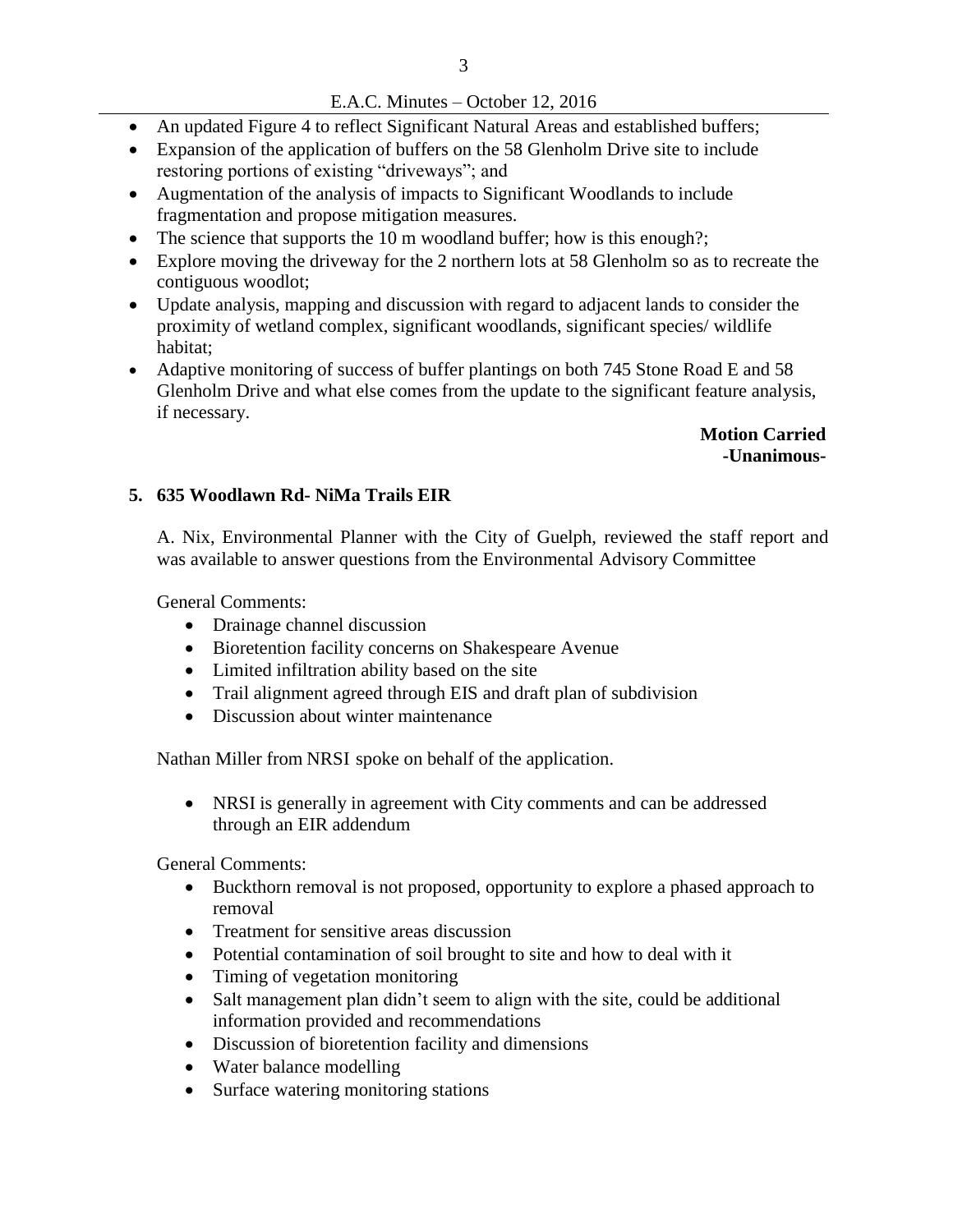## E.A.C. Minutes – October 12, 2016

The Environmental Advisory Committee went into Committee to discuss.

## **Moved by L. Renzetti and seconded by H. Wheeler.**

#### **The Environmental Advisory Committee conditionally accept the EIR for 635 Woodlawn Rd E (NiMa Trails) subject to an EIR addendum being prepared that:**

- Provide a revised trail design which provides for required outlets for future SWM designs, while also minimizing the channelization of flows to Wetland B and continues to mimic conveyance of sheet flow to Wetland B post development;
- Includes additional clarification based on onsite infiltration testing to confirm that the infiltration targets for the multi residential and multi-use blocks is achievable;
- Avoids use of the reconstructed SWM pond as a sediment basin;
- Includes a design for the biorentention facility and infiltration gallery that follow the LID guidelines;
- Incorporates a infiltration gallery design that: is sized to receive up to the 25mm events and diverts larger events to the SWM pond; and, provides 1m separation from the bottom of the gallery and the high groundwater table.
- Include revised education and outreach materials that are related to the natural heritage features and areas and species information from the EIS and EIR field studies, and be designed in a format that is understandable by the general public.
- Incorporates a 4th monitoring point at the inlet to the pond for the surface water monitoring program;
- Incorporates a revised post construction monitoring summary that includes the water quality monitoring program;
- Clarifies the methods of the buffer monitoring program;
- Clarifies the study design and data representation in relation to the proposed tree plot survey;
- Includes a revised and updated Tree Inventory and Protection Plan and Compensation Plan;
- Includes a conveyance channel design that minimizes disturbance within the area of the existing channel; avoids excavation and impacts to the ground water regime; avoids the conveyance of continual ground water flows to Woodlawn Rd; and, incorporates natural channel design elements where opportunities exist.
- That further detail be provided in the salt management plan for the apartment, multi residential and multi-use blocks to be carried forward into the site plan approvals

#### And

• That the post construction monitoring report be brought back to EAC.

**Motion Carried -Unanimous-**

**6. Approval of Minutes from September 14, 2016 Moved by C. Oakes and seconded by A. Baron. THAT the Minutes from the September 14, 2016 meeting be approved**

> **Motion Carried - 3 moved, 2 abstained-**